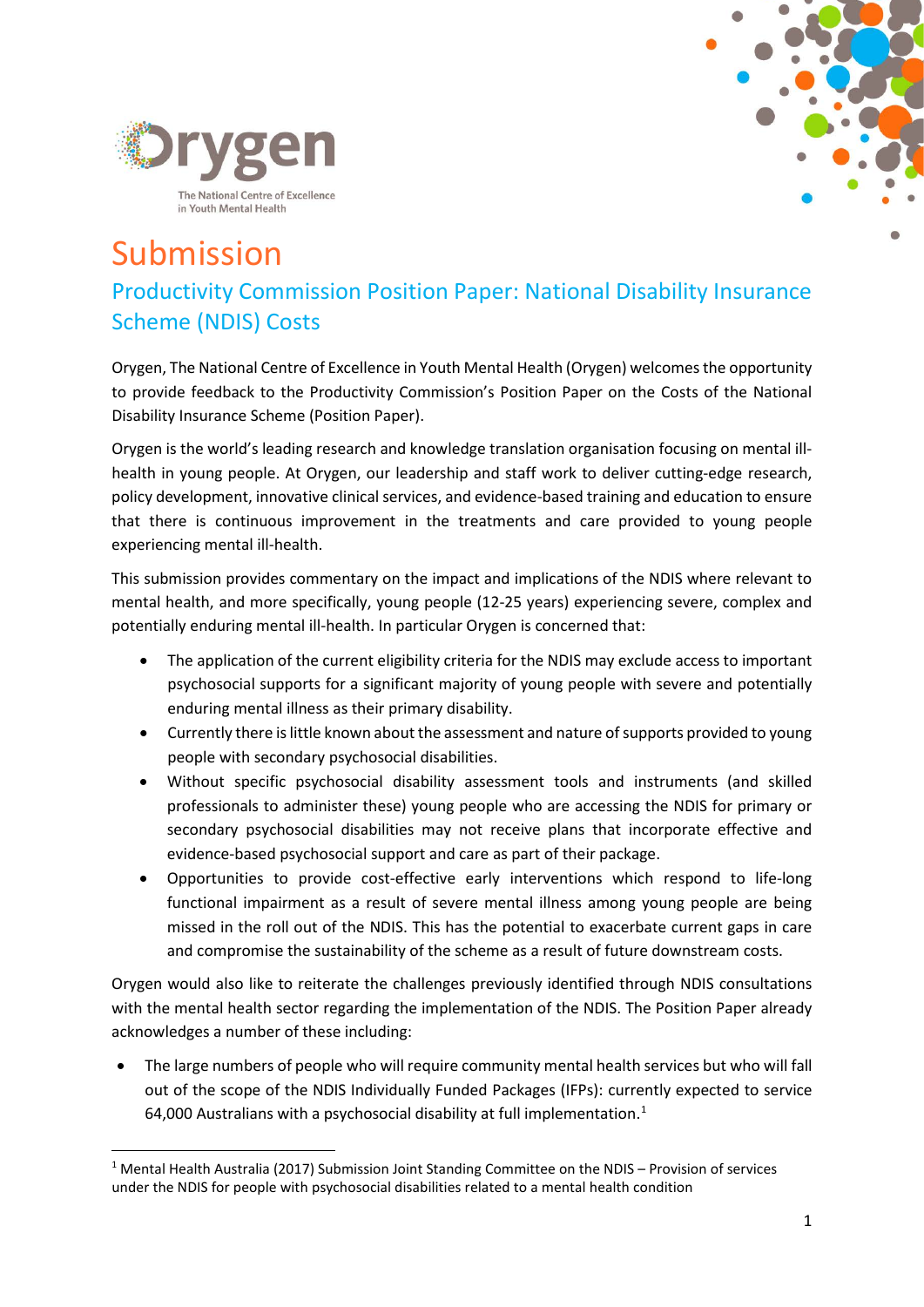- The ongoing lack of clarity on the eligibility criteria for the NDIS as it relates to individuals experiencing a psychosocial disability and the difficulties applying current NDIS language. such as 'permanent' to determine eligibility. Particularly for individuals experiencing fluctuating mental ill-health with an expectation of clinical recovery.<sup>1,[2](#page-1-0)</sup>
- The experience at trial sites where many people with mental health conditions have found it difficult to understand and navigate the NDIS, suggesting the need for further advocacy and care coordination support. [3](#page-1-1)

Orygen notes that a parliamentary inquiry on the provision of services under the NDIS for people with psychosocial disabilities related to a mental health condition has recently occurred. The report is due on 10 August 2017. It is important that the findings of this inquiry are considered in the final recommendations from the Productivity Commission.

## Young people in Australia experiencing severe/complex mental ill-health

In 2015 the resident population of young people in Australia aged 12-25 years was approximately 4.3 million. [4](#page-1-2) One in four young people will have a mental disorder, of which an estimated 17% will experience severe impairment.<sup>[5](#page-1-3)</sup> Utilising these statistics and what we know from recent epidemiological research, Orygen estimates that upwards of 200,000 young people across Australia are experiencing a severe mental disorder, over three times those with a psychosocial disability (across all ages) who are expected to receive individualised supports through the NDIS.

We also know from the demographics and clinical characteristics of young people seeking help at youth mental health services in 2013-14 that around 11,000 were experiencing recurrent or chronic mental ill-health<sup>[6](#page-1-4)</sup>, while 16,337 young people aged 16-24 years with a primary psychological/psychiatric condition received the disability support pension in 2013.<sup>[7](#page-1-5)</sup>

Within headspace centres around one in four young people assessed on the Social and Occupational Functioning Assessment Scale (SOFAS) experienced a serious impairment in functioning on their first presentation and 1.9% experienced an inability to function in almost all areas.<sup>[8](#page-1-6)</sup>

## Young people with mental illness: assessment and NDIS eligibility criteria

The Independent Advisory Council (IAC) advised that it will be difficult for young people with a psychiatric condition to enter the NDIS (via the IFPs) because most of these young people will not receive a diagnosis of a permanent disability.<sup>[9](#page-1-7)</sup> Even for young people experiencing severe and

<span id="page-1-0"></span><sup>&</sup>lt;sup>2</sup> Independent Advisory Council (2014) Advice on implementing the NDIS for people with mental illness, <https://www.ndis.gov.au/about-us/governance/IAC/iac-advice-mental-health>

<span id="page-1-1"></span><sup>&</sup>lt;sup>3</sup> Mental Health Coordinating Council (2016) Navigating the NDIS: Lessons learned through the Hunter Trial, [http://mhcc.org.au/media/85852/ndis\\_lessons\\_final\\_200117.pdf](http://mhcc.org.au/media/85852/ndis_lessons_final_200117.pdf)

<span id="page-1-2"></span><sup>4</sup> ABS (2015) 3101.0 - Australian Demographic Statistics, Jun 2015, Table 8.

<span id="page-1-3"></span><sup>5</sup> ABS (2007) 4840.0.55.001 - Mental Health of Young People.

<span id="page-1-4"></span><sup>6</sup> Purcell R, Jorm AF, Hickie IB, Yung AR, Pantelis C, Amminger GP, et al. Demographic and clinical characteristics of young people seeking help at youth mental health services: baseline findings of the Transitions Study. Early Interv Psychiatry. 2015;9(6):487-97.

<span id="page-1-5"></span><sup>7</sup> Services DoS. Characteristics of disability support pension recipients. Canberra: Australian Government; 2013.

<span id="page-1-6"></span><sup>8</sup> Hilferty, F., et.al. (2015). Is headspace making a difference to young people's lives? Final Report of the independent evaluation of the headspace program. (SPRC Report 08/2015). Sydney: Social Policy Research Centre, UNSW Australia.

<span id="page-1-7"></span><sup>&</sup>lt;sup>9</sup> Independent Advisory Council (2014) (ibid.)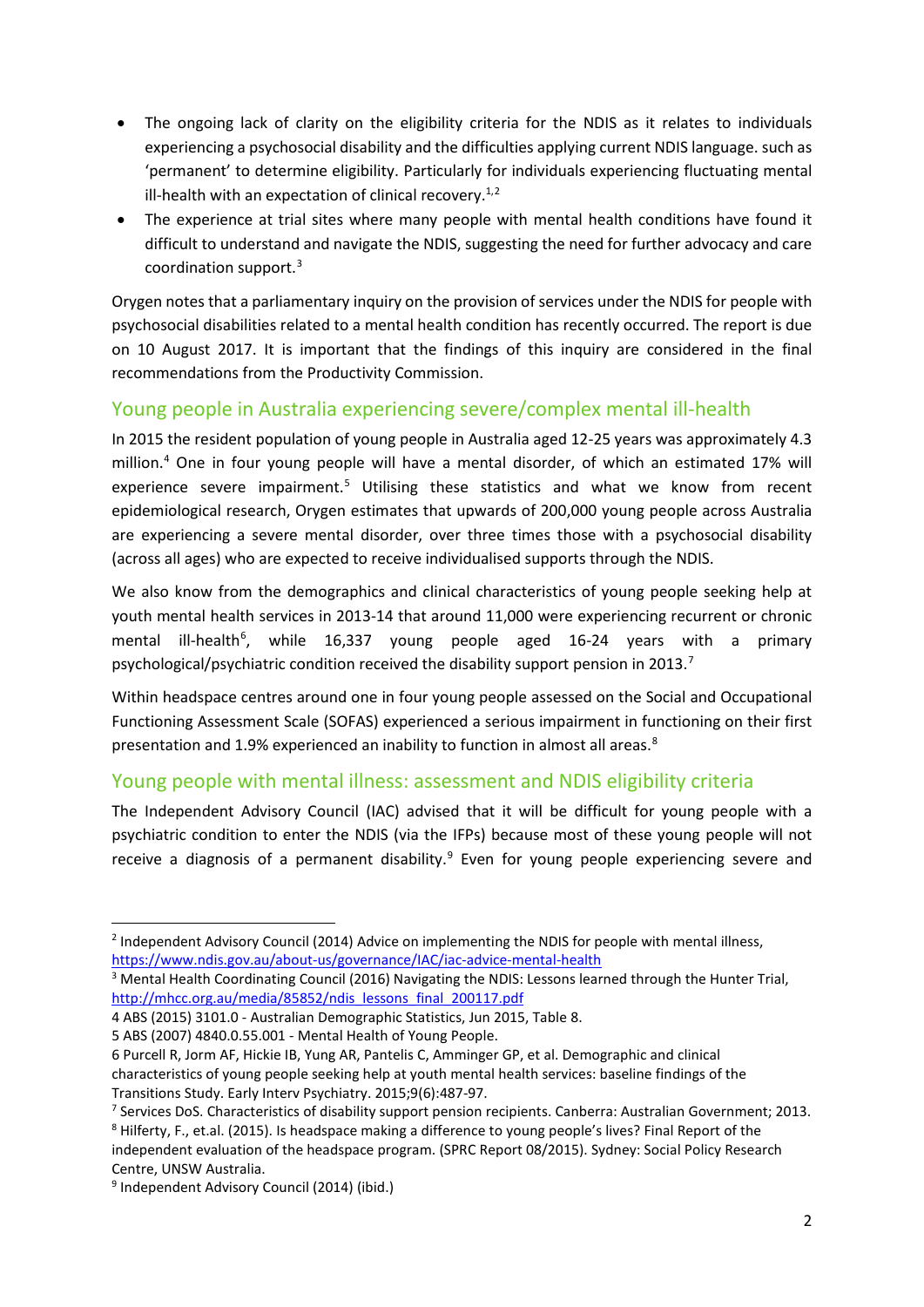functionally disabling mental illness, current NDIS eligibility criteria could exclude access on the basis that it may not be possible (or clinically advisable) to diagnose the illness as a 'permanent' condition.

In the March 2017 NDIS dashboard data, it appears only approximately 200-300 young people aged 15-24 years were active participants with an approved plan primarily for a psychosocial disability (or around 2% of all young people in this age group on approved plans). This suggests that the NDIS individualised supports can be provided to young people with mental illness, although these are being applied sparsely (compared to the over 20% of people aged 25 years and over on approved plans primarily for psychosocial disabilities). [10](#page-2-0)

Orygen appreciates the cost implications for the NDIS to change the eligibility criteria from 'permanent' which, although would address issues in relation to psychosocial disabilities, could potentially open up the scheme to a much larger cohort of young people with mental ill-health. We also acknowledge that the Position Paper clearly states the Productivity Commission does not support a change to the eligibility criteria (p24). However, at present, the criteria can be applied in such a way that could effectively restrict access to the NDIS for young people with severe and complex psychosocial disabilities – as shown in the data available to date.

To improve access to the scheme for young people with severe psychosocial disabilities, Orygen supports Mind Australia's recommendation that a set of psychosocial assessment tools are developed to assess levels of functional impairment and the likelihood of ongoing illness to determine eligibility and define the supports required.<sup>[11](#page-2-1)</sup> Orygen would also propose that the NDIA intake workforce includes professionals with expertise and a comprehensive understanding of psychosocial disabilities.

As found in the Hunter region pilot site, people with psychosocial disabilities have found it difficult to navigate the scheme, leading to poorer outcomes. Young people with severe mental illness may be even less likely to access in a service that requires a certain amount of self-directed referral and phone contact for assessment. Young people are already a group reluctant to present to primary care or access mental health services<sup>[12](#page-2-2)</sup>, although those with severe experiences of mental ill-health appear more likely to use a mental health service (51%) than those with mild-moderate conditions (18%).<sup>5</sup>

#### **Orygen recommends:**

- **1. Development of psychosocial instruments and tools to assess functional impairment which can then be used to determine eligibility and support to be provided. These need to be appropriate and accessible for young people aged (12-25 years).**
- **2. Providing assertive outreach and assistance in service access and navigation, particularly to identify and support young people who are eligible for the NDIS but may not make contact.**

## Early intervention criteria and the NDIS

Early intervention to support functional recovery at this life stage (12-25 years) for severe and potentially enduring mental health conditions is cost-effective in the long term.<sup>[13](#page-2-3)</sup> The World Health Organisation has identified that mental disorders pose the greatest threat to economic output globally

<span id="page-2-0"></span> <sup>10</sup> NDIS (2017) National Public Dashboard, 31 March 2017.

<span id="page-2-1"></span><sup>&</sup>lt;sup>11</sup> Mind Australia (2017) Response to the Productivity Commission inquiry into NDIS costs

<span id="page-2-2"></span><sup>12</sup> Rickwood, D., Deane, F. & Wilson, C. (2007) When and how do young people seek professional help for mental health problems. The Medical Journal of Australia, 187, 7, 35.

<span id="page-2-3"></span><sup>13</sup> World Health Organisation (2013) Investing in mental health: Evidence for action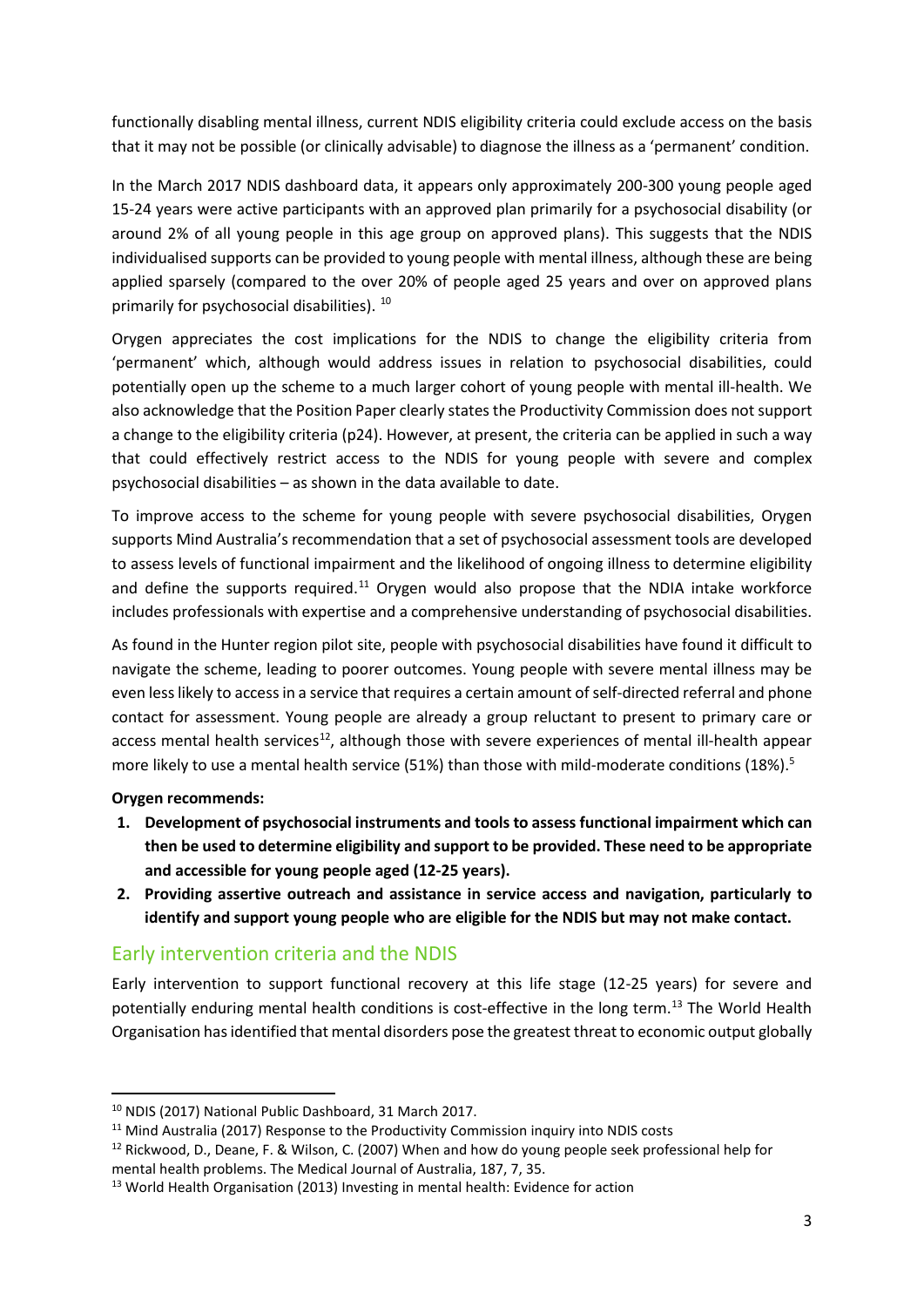of all non-communicable diseases<sup>14</sup>. Orygen believes excluding young people with severe mental illness, either assertively or indirectly, from early intervention services which address reduced functioning in social and economic life could be costly in the long term. Therefore, it is important that safeguards are developed within the NDIS to ensure young people with severe mental illness are considered part of the insurance schemes eligibility group 'comprising of individuals for whom there is good evidence that the intervention is safe, significantly improves outcomes and is cost-effective'.

The Position Paper identifies that where an unexpected cost escalation was occurring in the NDIS, with children under 6 years, an Early Childhood Early Intervention (ECEI) approach was designed as a gateway to the scheme. This emphasised providing the right level of support, at the right time, for the right length of time (Box 4, p22). Orygen also notes that the NDIA is also developing an early intervention approach like this for the 7-14 years cohort.

This approach is congruent with approaches in early intervention for youth mental health and Orygen believes there is potential for a similar program to be developed for young people aged 12-25 years with a psychosocial disability. This would also ensure the advice on eligibility for care plans is provided by service providers with specific skills and understanding of the stages and severity of mental illness and impacts on functioning. Regular assessments by these same providers would also ensure early exit from the NDIS where recovery of function was assessed.

As identified by the IAC, headspace and other early intervention services for young people experiencing mental ill-health will play a key role in determining the future demand for NDIS programs. This includes the provision of evidence-based interventions for mental ill-health which will ensure the illness does not become permanently disabling. It noted that "(s)tronger investment in such services will reduce demand for National Disability Insurance Agency (NDIA) services over the medium and longer and will be a factor in (the) Schemes financial sustainability."[15](#page-3-1)

#### **Orygen recommends:**

- **3. Investigating the development of a similar gateway program to the ECEI to ensure that young people with social and functional impairment due to a primary psychosocial disability: are appropriately assessed; that access to the NDIS is facilitated where appropriate; and participants are supported to exit the scheme once functional recovery is assessed.**
- **4. Continued and increased investment by all governments in youth mental health services such as headspace, youth early psychosis program and other interventions for young people experiencing severe and complex mental ill-health with a focus on increasing access to care.**

## Young people receiving NDIS individualised support with secondary psychosocial disabilities.

The co-occurrence of mental ill-health with physical, intellectual, sensory and cognitive disabilities with mental ill-health is well documented. For example:

• Almost half (48%) of people with severe or profound disability have mental health problems.[16](#page-3-2)

<span id="page-3-0"></span> <sup>14</sup> Bloom, D.E. et al. (2011) The Global Economic Burden of Noncommunicable Diseases. Geneva: World Economic Forum.

<span id="page-3-1"></span><sup>15</sup> Independent Advisory Council (2014) (ibid.)

<span id="page-3-2"></span><sup>&</sup>lt;sup>16</sup> AIHW (2010) Health of Australians with disability: health status and risk factors. Bulletin 83.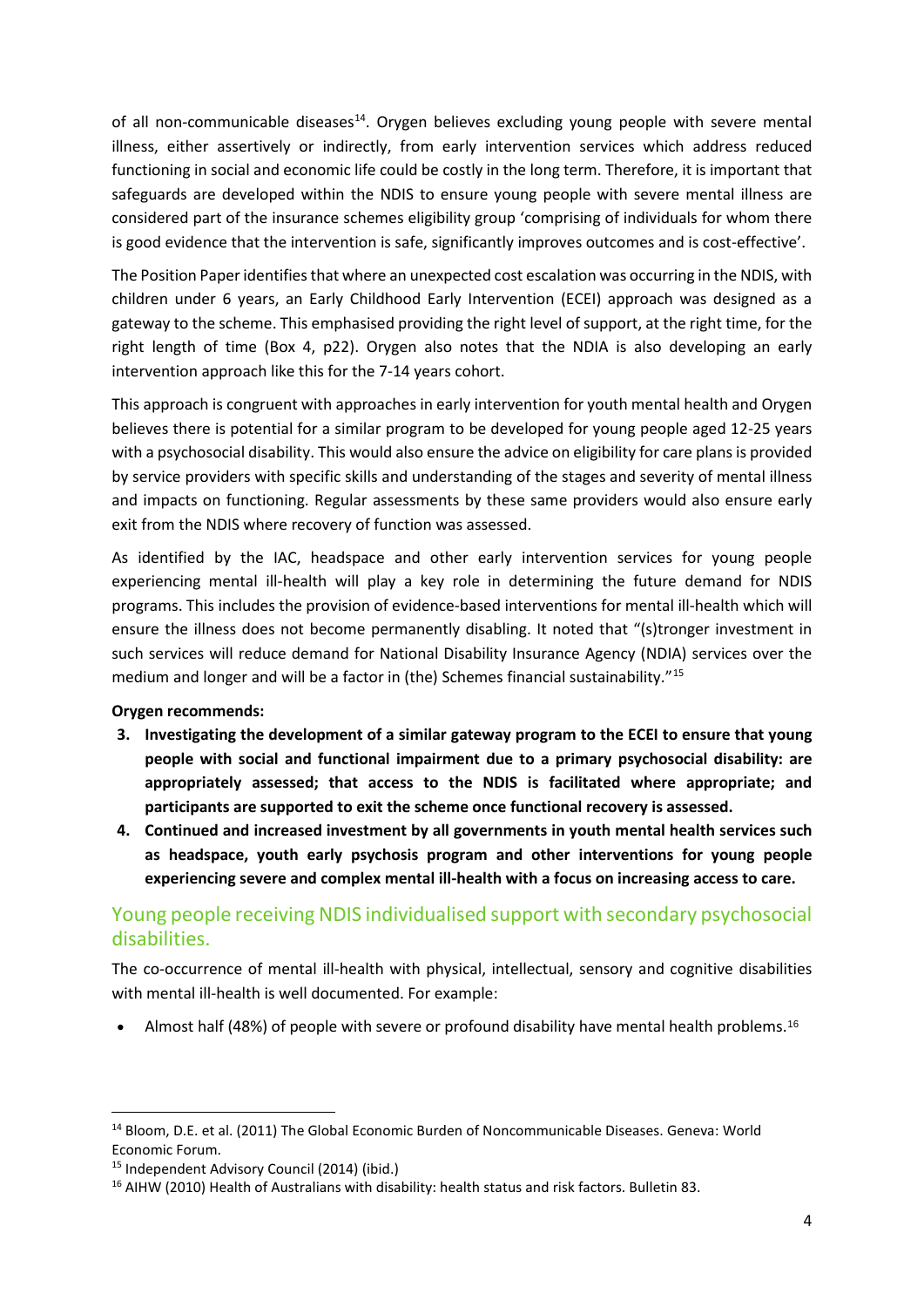- More than 70% of mainly young adults with autism identified a clinical mental health condition.<sup>[17](#page-4-0)</sup>
- Mental health problems among young people with intellectual disability are 3 to 4 times higher than typically developing children.<sup>[18](#page-4-1)</sup>

Orygen acknowledges that a number of young people on NDIS individual support plans for another primary disability will also receive support through their care package for a co-occurring psychosocial disability. However, at present it is difficult to derive this information from publicly available NDIS dashboard data. Reports from trial sites suggest that for every two people accessing the scheme for a primary psychosocial disability, there was another accessing with a secondary psychosocial disability.<sup>[19](#page-4-2),[20](#page-4-3)</sup> Given the high prevalence of co-occurring mental health issues with physical, cognitive and intellectual disabilities, this would suggest an under-reporting or under-assessment of these secondary conditions across the broader group accessing NDIS individualised supports.

In regards to the cost implications for the NDIS, intervention to provide supports for young people across a range of disabilities that address reduced functioning as a result of mental health issues early in onset is critical. For example: co-occurrence of depression with a physical disability could be a significant barrier to functional, economic and social participation. Therefore the supports and services provided need to address the psychosocial disability. These should be evidence-based, effective, well targeted and given appropriate weighting within the plan provided.

**Along with the need to develop psychosocial specific instruments and tools to determine eligibility and support requirements, Orygen recommends:**

**5. That information is collected and published through the NDIA to improve our understanding of: a) the numbers of secondary mental illnesses that are identified through individualised supports; b) the quality and efficacy of assessments utilised; and c) the appropriateness of the supports provided.**

## Boundaries and interfaces, including the Information, Linkages and Capacity Building Framework

Given young people experiencing mental ill-health will mostly likely encounter difficulties accessing the individualised supports, the role of the Information, Linkages and Capacity Building (ILC) Framework and associated funding will be of critical importance. The NDIS Scheme Actuary estimates this platform could provide services to 2.4 million people with a disability under the age of 65 years and 800,000 primary carers.<sup>[21](#page-4-4)</sup>

Orygen supports the Productivity Commissions Recommendation 5.1 that funding for the ILC should be increased to the full scheme amount during transition as this could potentially improve outcomes

<span id="page-4-0"></span><sup>&</sup>lt;sup>17</sup> Autism Spectrum Australia, 2012, We Belong: Investigating the experiences, aspirations and needs of adults with Aspergers disorder and high functioning autism. 15 May 2012

<span id="page-4-1"></span><sup>&</sup>lt;sup>18</sup> Einfeld S, et al. 2006. Psychopathology in young people with intellectual disability. Journal of American Medical Association 296 (16):1981–9.

<span id="page-4-2"></span><sup>&</sup>lt;sup>19</sup> Mental Health Sector Reference Group (2015) Communique, December 2015. <https://www.ndis.gov.au/document/mhsrg-dec15>

<span id="page-4-3"></span><sup>&</sup>lt;sup>20</sup> MHCC (2015) Further unravelling psychosocial disability: Experiences from the NSW Hunter National Disability Insurance Scheme Launch Site, Issue 4, July 2015.

<span id="page-4-4"></span> $21$  NDIS A Framework for Information, Linkages and Capacity Building <https://www.ndis.gov.au/html/sites/default/files/ILC-Policy-Framework.pdf>